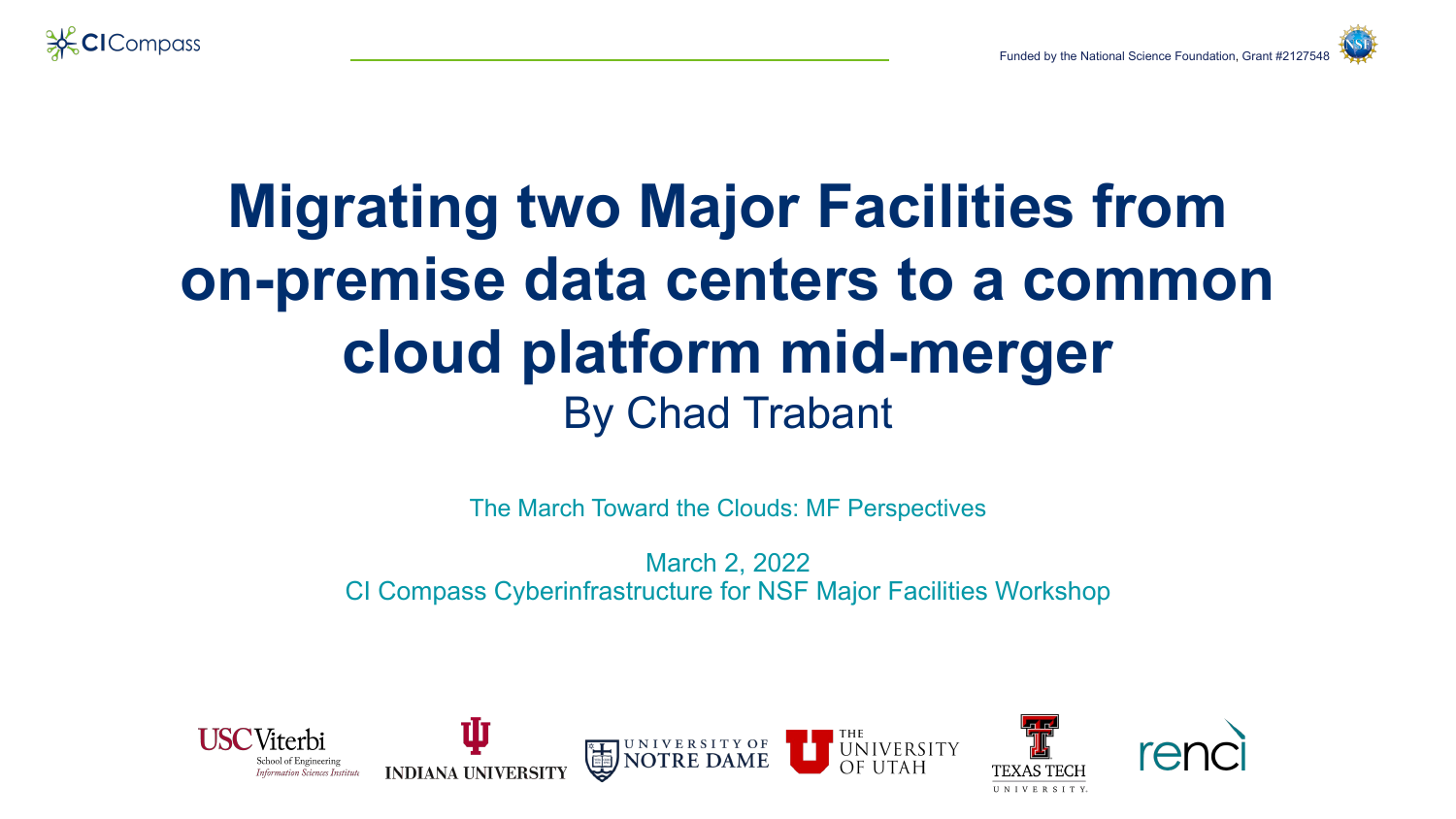



# **Migrating two Major Facilities from on-premise data centers to a common cloud platform mid-merger**

**Chad Trabant**, Incorporated Research Institutions for Seismology





NSF awards EAR-1851159 (GAGE-EAR), EAR-1851163 (GAGE-OPP) NSF awards EAR-1851048 (SAGE-EAR), EAR-1851037 (SAGE-OPP)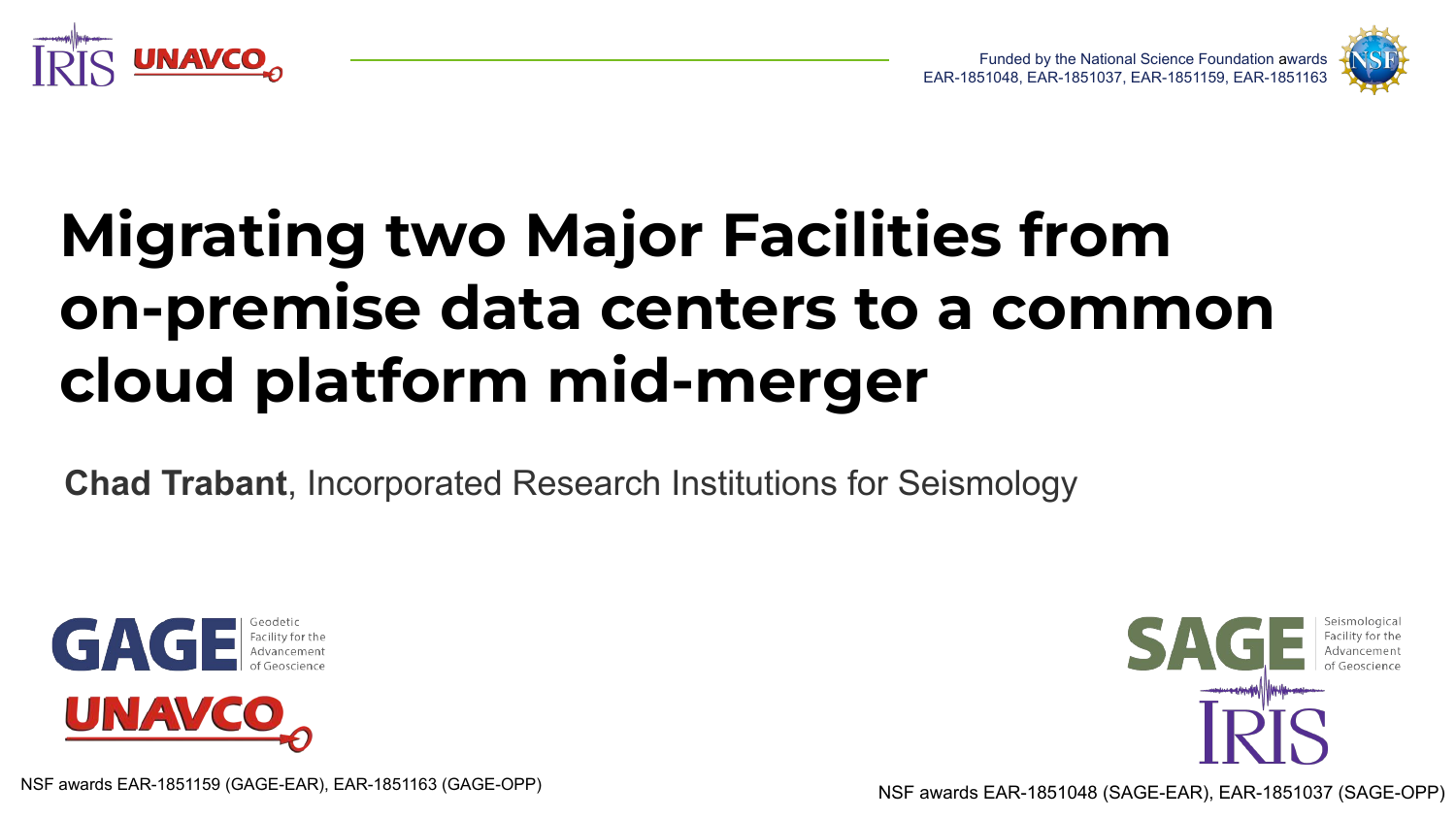



# Who: the current facilities

- **Primary data facilities supporting seismological** and **geodetic** research in the US as well as many international researchers
- Dependent on on-premise systems
- Operating for nearly 3 decades
- Petabytes of data, 10s of thousands of stations, 100s of thousands of data streams<br>Growth of the primary archive of the SAGE facility operated by the IRIS Data Management



Center. **All repositories across both facilities are expected to total 2-3 petabytes.**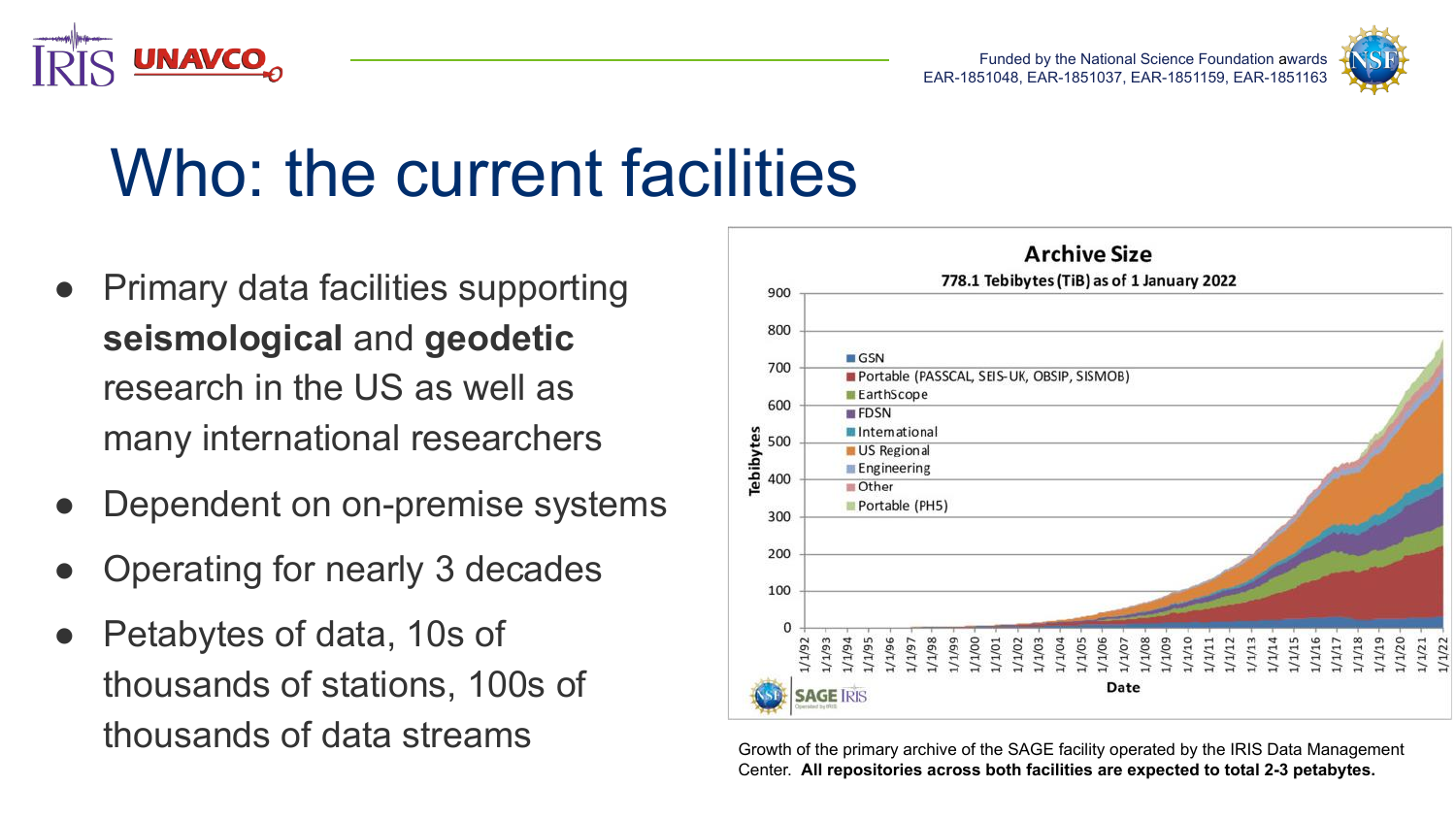



## Why 1/2: motivations for facility operation

- **● Cost effective operation**
- **● Highly scalable operation**
- **● Generalized systems ready for other data types**
- **Opportunity to reduce legacy technical debt**
- **● NSF requested a cloud-based prototype**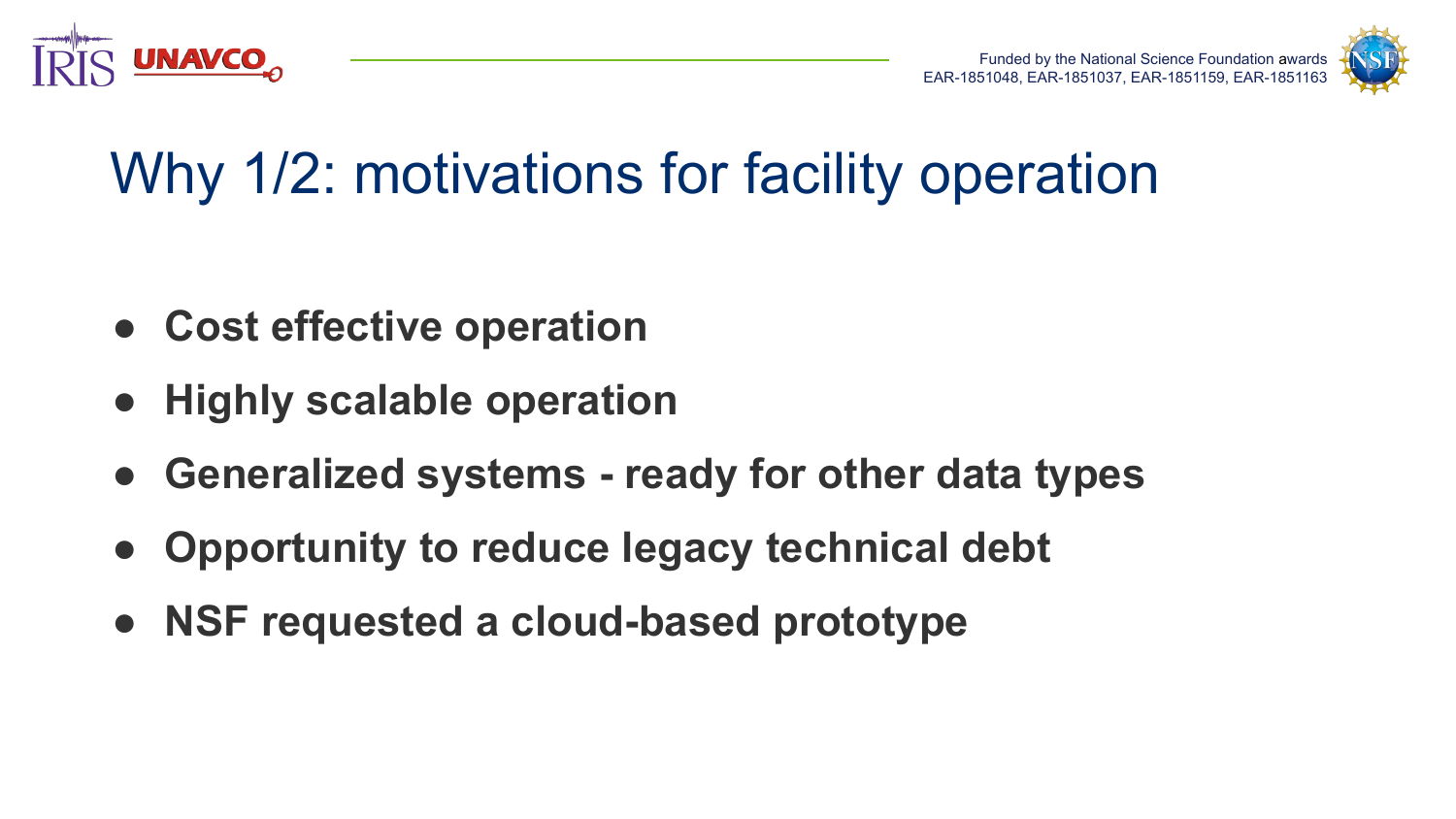



## Why 2/2: anticipated impacts on researchers

- **Data processing in the same or data proximate cloud environment**
- **Integrated geophysical data discovery**
- **Significantly enhanced ability to transfer large volumes of data**
- **More capacity for current access mechanisms, easy transition to enhanced services**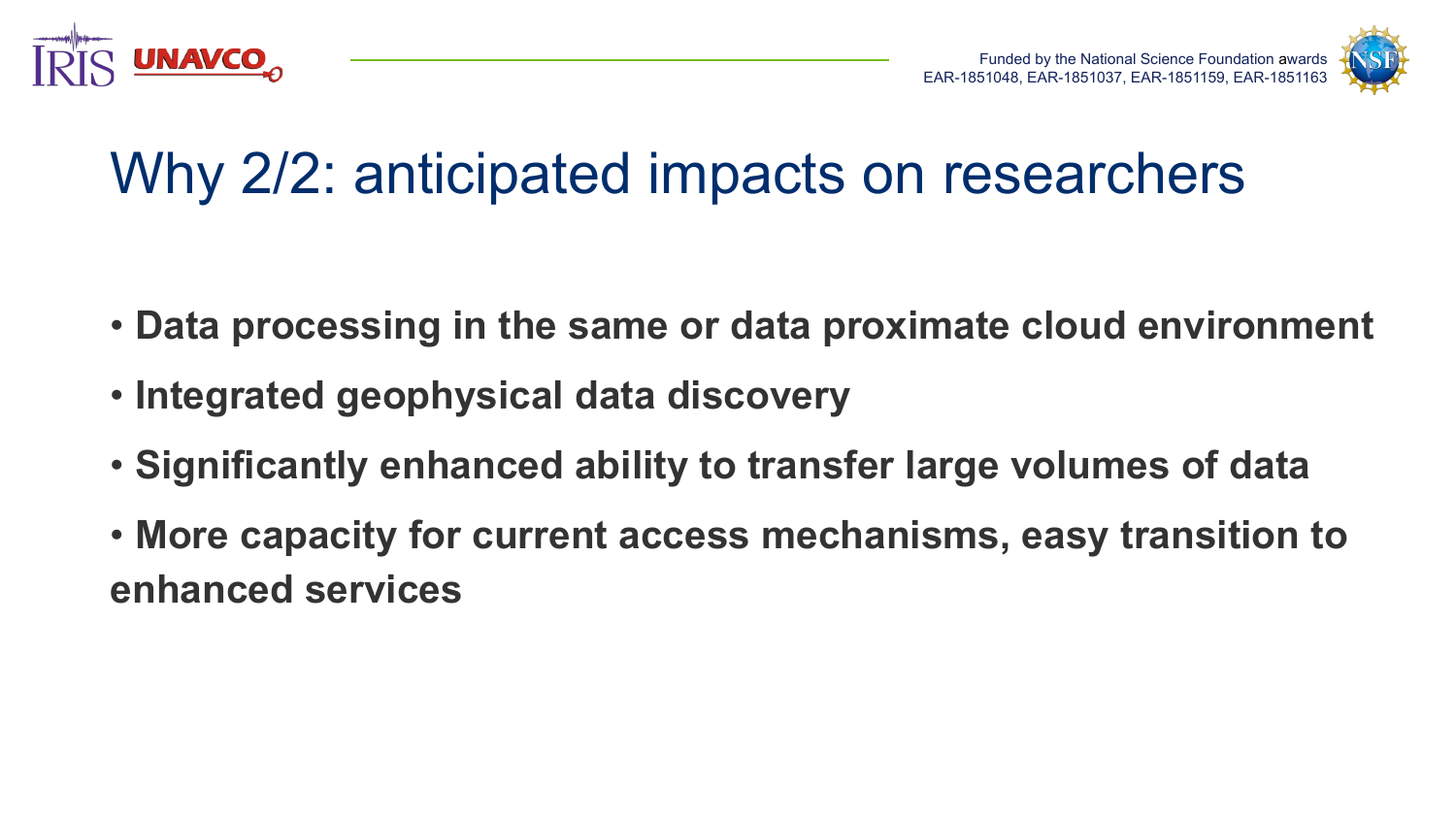



#### What: a common geophysical data platform